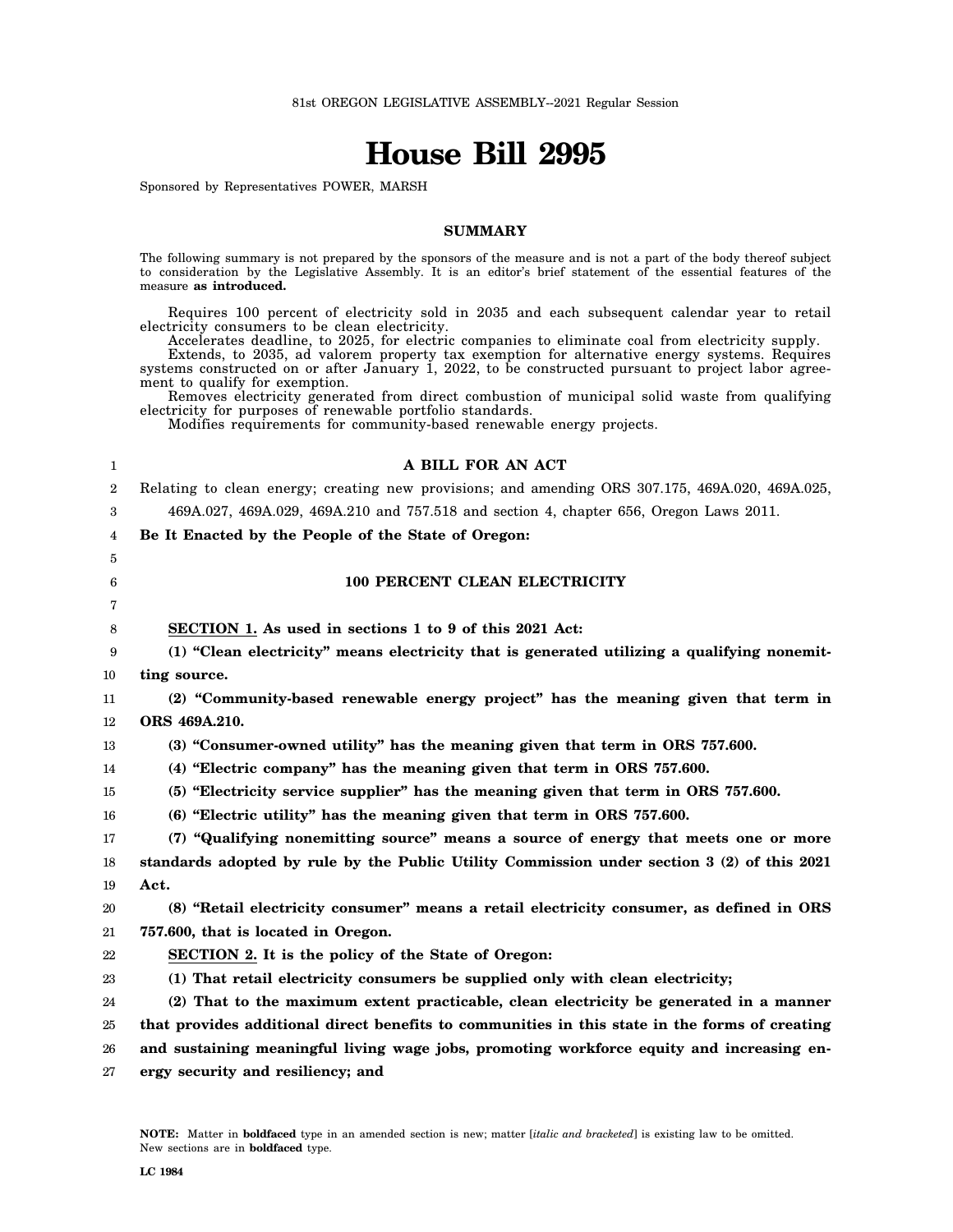1 2 **(3) That implementation of sections 1 to 9 of this 2021 Act be done in a manner that minimizes burdens for environmental justice communities.**

3 4 5 6 **SECTION 3. (1) In furtherance of the policy set forth in section 2 of this 2021 Act, 100 percent of the electricity sold by an electric utility or an electricity service supplier to retail electricity consumers in the calendar year 2035 and in each subsequent calendar year must be clean electricity.**

7 8 9 **(2)(a) The Public Utility Commission, in coordination with the State Department of Energy, shall adopt by rule standards for sources of electricity to be considered qualifying nonemitting sources.**

10 11 **(b) Standards adopted pursuant to this subsection may not allow for petroleum, natural gas or coal to be used as a source to comply with this section.**

12 13 14 **(c)(A) Standards adopted pursuant to this subsection shall support achieving compliance with subsection (1) of this section at the lowest reasonable cost and in a manner consistent with the policy set forth in section 2 of this 2021 Act.**

15 16 **(B) To the maximum extent authorized by law and consistent with subparagraph (A) of this paragraph, the standards shall:**

17 18 19 20 21 **(i) Prioritize the development of facilities that provide additional direct benefits to communities in the form of increased energy security and resiliency, including but not limited to energy storage facilities, paired energy systems and storage, microgrids, irrigation modernization projects, microhydropower systems and community-based renewable energy projects; and**

22 23 **(ii) Maximize the creation of family wage jobs in the acquisition of new facilities constructed after the effective date of this 2021 Act.**

24 25 26 27 **(3)(a) An electric utility or electricity service supplier is not required to comply with subsection (1) of this section during a compliance year to the extent that the incremental cost of compliance with subsection (1) of this section exceeds three percent of the three-year rolling average of the electric utility's annual revenue requirement.**

28 29 30 31 32 33 34 35 36 **(b) The Public Utility Commission shall establish by rule requirements and procedures for conducting the calculations necessary to determine compliance by an electric company** with subsection (1) of this section, pursuant to paragraph (a) of this subsection. The gov**erning body of a consumer-owned utility shall establish requirements and procedures for conducting the calculations necessary to determine compliance by a consumer-owned utility** with subsection (1) of this section, pursuant to paragraph (a) of this subsection. The re**quirements and procedures established under this paragraph must be equivalent to the requirements and procedures set forth in ORS 469A.100 (2) to (5) for calculating the annual revenue requirement and the incremental cost of compliance for each public utility.**

37 38 39 40 **(c) The commission shall establish limits on the incremental cost of compliance with subsection (1) of this section for electricity service suppliers, equivalent to the limits established under ORS 469A.100 (6) on the incremental cost of compliance with the renewable portfolio standard for electricity service suppliers.**

41 42 43 44 **SECTION 4. (1) Unless otherwise prohibited by law, if a construction project valued at \$50,000 or more is relied upon by an electric utility or an electricity service supplier to establish compliance with sections 1 to 9 of this 2021 Act, the primary contractor and the subcontractors in all tiers participating in the project shall:**

45 **(a) Pay the prevailing rate of wage for an hour's work in the same trade or occupation**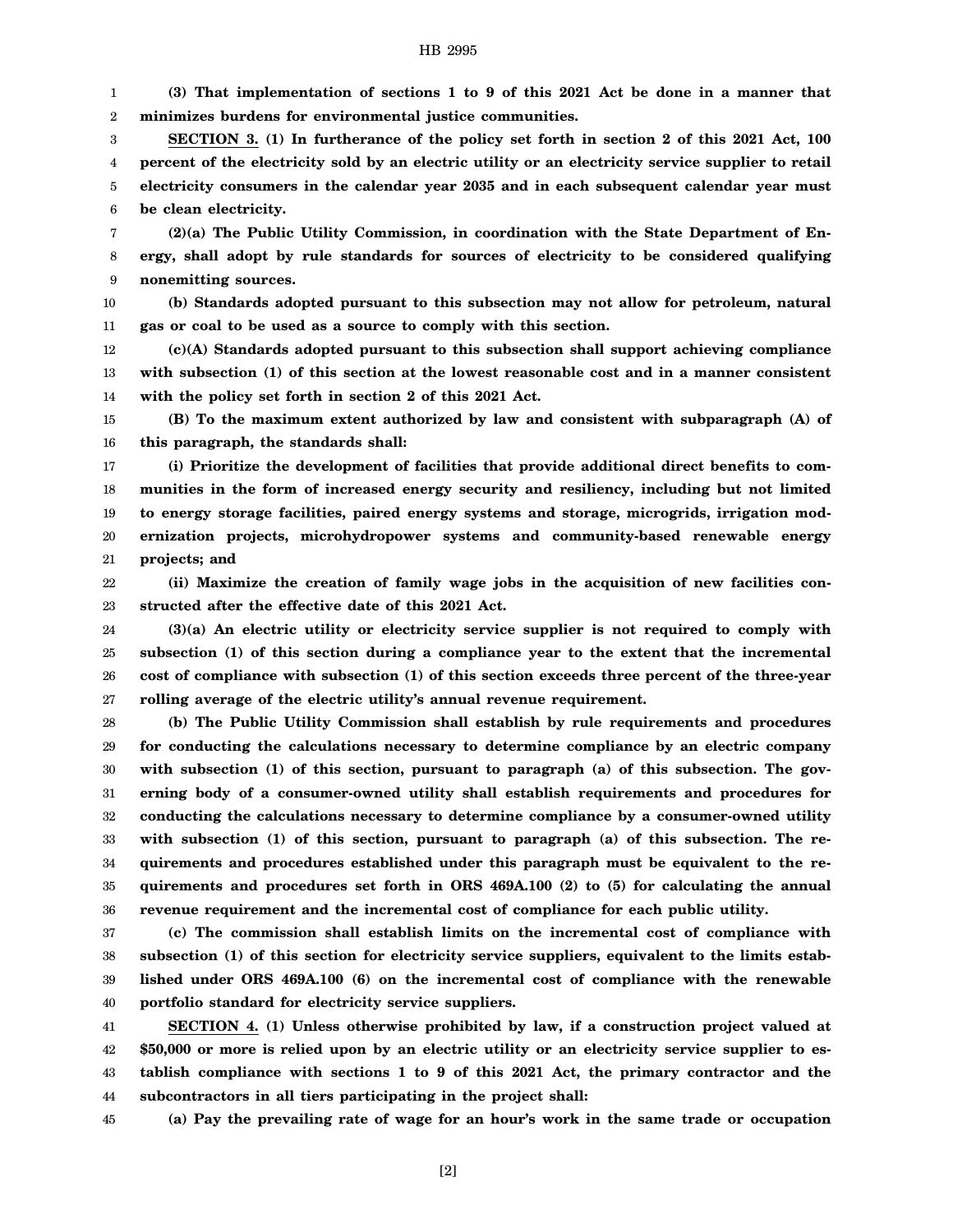1 **in the locality where the labor is performed;**

2 3 **(b) Offer health care and retirement benefits to the employees performing the labor on the project;**

4 5 **(c) Participate in an apprenticeship program registered with the State Apprenticeship and Training Council;**

6 7 **(d) Demonstrate a history of compliance with federal and state laws, including but not limited to wage and hour laws;**

8 9 10 **(e) Employ apprentices to perform 15 percent of the work hours that workers in apprenticable occupations perform under the contract, in a manner consistent with the apprentices' respective apprenticeship training programs; and**

11 12 13 **(f) Ensure that all workers performing work in an apprenticable occupation are either journeyworkers or apprentices in an apprenticeable program approved by the Labor Commissioner.**

14 15 16 17 18 19 20 21 **(2) An electric utility or electricity service supplier subject to this section shall require the primary contractor for a project described in subsection (1) of this section to provide monthly reporting to the electric utility or electricity service supplier that demonstrates compliance with subsection (1) of this section by the primary contractor and subcontractors in all tiers participating in the project. An electric company or electricity service supplier shall make available to the Public Utility Commission, upon request, any reporting received pursuant to this subsection. A consumer-owned utility shall make reporting received pursuant to this subsection available to the governing body of the consumer-owned utility.**

22 23 **(3) The Public Utility Commission, in coordination with the Bureau of Labor and Industries, shall:**

24 25 **(a) Adopt rules to administer and enforce the provisions of this section applicable to electric companies and electricity service suppliers; and**

26 27 28 29 30 **(b) In consultation with labor unions and their representatives, workforce diversity advocates and other interested parties, develop guidance for the use of project labor agreements by the primary contractor for projects valued at \$200,000 or more that are relied upon by an electric utility or electricity service supplier to establish compliance with sections 1 to 9 of this 2021 Act.**

31 32 33 34 **SECTION 5. (1) An electric company that is subject to sections 1 to 9 of this 2021 Act shall develop an implementation plan for meeting the requirements of sections 1 to 9 of this 2021 Act and file the implementation plan with the Public Utility Commission. Implementation plans must be revised and updated at least once every two years.**

35

**(2) At a minimum, an implementation plan must contain:**

36 37 38 39 40 **(a) Annual targets for meeting the requirement set forth in section 3 (1) of this 2021 Act, including but not limited to targets for greenhouse gas reductions, energy efficiency measures, acquisition and use of demand response resources, short and long term energy storage and renewable energy resources, labor standards and integration of community-based renewable energy projects;**

41 42 **(b) The estimated cost of meeting the annual targets described pursuant to paragraph (a) of this subsection;**

43 44 45 **(c) Specific actions proposed to be taken by the electric company over the next five years to demonstrate progress toward meeting the requirement set forth in section 3 (1) of this 2021 Act; and**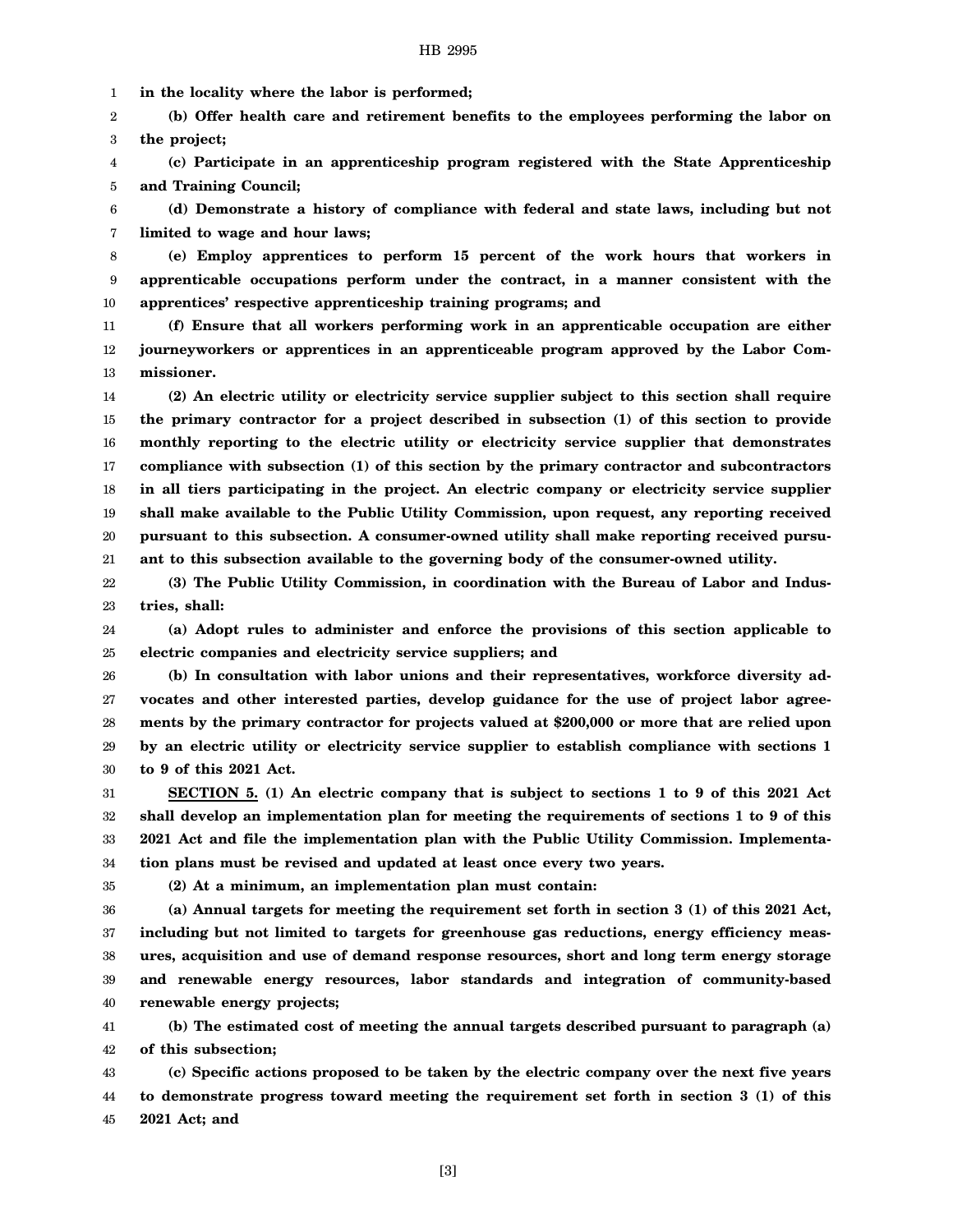1 2 **(d) A description of how the electric company will ensure that all customers, including low income rate payers, are benefitting from the electric company's compliance with sections**

3 **1 to 9 of this 2021 Act through:**

4 5 **(A) The equitable distribution of energy and nonenergy benefits and the reduction of burdens to environmental justice communities;**

6 7 **(B) Long and short term public health and environmental benefits and reduction of costs and risks;**

8

**(C) Increased energy security and resiliency; and**

9 10 11 **(D) Ensuring that no customer or class of customer is unreasonably harmed by any resulting energy burden increase as may be necessary to comply with sections 1 to 9 of this 2021 Act.**

12 13 14 15 16 17 18 **(3) The commission shall acknowledge an implementation plan no later than six months after the implementation plan is filed with the commission. The commission may acknowledge the implementation plan subject to conditions specified by the commission. The commission may require an electric company to adjust or expedite the targets proposed by the electric company under subsection (2) of this section if achieving the adjusted or expedited targets may be accomplished in a manner consistent with maintaining and protecting the safety, reliable operation and balancing of the electric system.**

19 **(4) The commission shall adopt rules:**

20 **(a) Establishing requirements for the content of implementation plans;**

21 22 **(b) Establishing the procedure for acknowledgment of implementation plans under this section, including provisions for public comment;**

23 24 25 **(c) Providing for the integration of an implementation plan with the integrated resource planning guidelines established by the commission for the purpose of planning for the leastcost, least-risk acquisition of resources; and**

26 27 **(d) Providing for the evaluation of competitive bidding processes that allow for diverse ownership of eligible nonemitting sources that generate clean electricity.**

28 29 30 31 32 33 **SECTION 6. (1) Each electric utility and electricity service supplier that is subject to sections 1 to 9 of this 2021 Act shall make an annual compliance report for the purpose of detailing compliance, or failure to comply, with sections 1 to 9 of this 2021 Act. An electric company or electricity service supplier shall make the report to the Public Utility Commission. A consumer-owned utility shall make the report to the members or customers of the utility.**

34 35 36 37 38 **(2) The commission shall review each compliance report filed under this section by an electric company or electricity service supplier for the purposes of determining whether the company or supplier has complied with sections 1 to 9 of this 2021 Act and the manner in which the company or supplier has complied. In reviewing the reports, the commission shall consider any factors deemed reasonable by the commission.**

39 40 **(3) The commission by rule may establish requirements for compliance reports submitted by an electric company or electricity service supplier.**

41 42 43 44 45 **SECTION 7. If an electric company or electricity service supplier that is subject to sections 1 to 9 of this 2021 Act fails to comply with sections 1 to 9 of this 2021 Act, the Public Utility Commission may impose a penalty against the company or supplier in an amount determined by the commission. Moneys paid for penalties under this section shall be transmitted by the commission to the nongovernmental entity receiving moneys under ORS**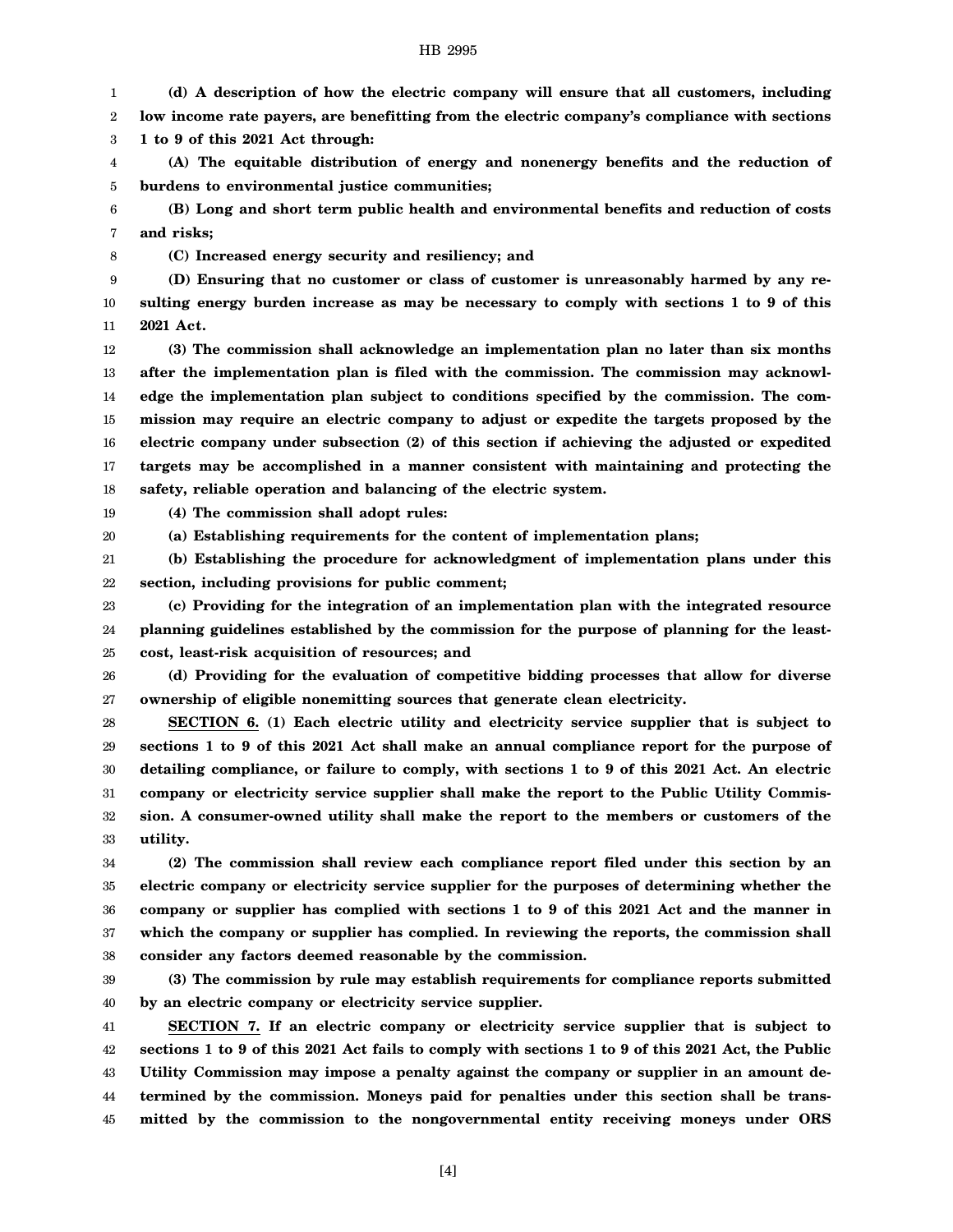|  | HB 2995 |  |  |
|--|---------|--|--|
|--|---------|--|--|

| 1      | $757.612$ (3)(d) and may be used only for the purposes specified in ORS 757.612 (1).               |
|--------|----------------------------------------------------------------------------------------------------|
| 2      | SECTION 8. The requirements of sections 1 to 9 of this 2021 Act do not replace or modify           |
| 3      | the requirements of ORS 469A.005 to 469A.210.                                                      |
| 4      | SECTION 9. The Public Utility Commission shall adopt rules as necessary to implement               |
| 5      | sections 1 to 9 of this 2021 Act.                                                                  |
| 6      | SECTION 10. (1) The Public Utility Commission, in coordination with the Bureau of Labor            |
| 7      | and Industries, shall conduct a study on workforce equity in the energy sector in Oregon,          |
| 8      | with a particular emphasis on workforce equity in the labor market in this state for con-          |
| 9      | struction projects that may be relied upon by an electric utility or electricity service supplier  |
| 10     | to meet the requirements of sections 1 to 9 of this 2021 Act.                                      |
| 11     | (2) The study shall include:                                                                       |
| 12     | (a) An examination of participation rates in the workforce described in subsection (1) of          |
| 13     | this section by:                                                                                   |
| 14     | (A) Local residents where the work is being performed;                                             |
| 15     | (B) Women and nonbinary people; and                                                                |
| 16     | (C) Black, Indigenous and other people of color;                                                   |
| 17     | (b) An examination of any present effects of past discrimination within the workforce              |
| 18     | described in subsection (1) of this section;                                                       |
| 19     | (c) Potential remedies, including race-neutral remedies, for any present effects of past           |
| 20     | discrimination identified under paragraph (b) of this subsection; and                              |
| 21     | (d) Recommendations, including recommendations for legislation or rulemaking, for pro-             |
| 22     | grams, policies or other actions that may be taken to address, as necessary and as author-         |
| 23     | ized by law, any inequities identified by the study relevant to the workforce described in         |
| 24     | subsection (1) of this section.                                                                    |
| 25     | (3) In carrying out the provisions of this section, the commission and the bureau shall:           |
| 26     | (a) Consult with:                                                                                  |
| 27     | (A) Labor unions and their representatives;                                                        |
| 28     | (B) Workforce advocates for women, nonbinary people and Black, Indigenous and other                |
| 29     | people of color; and                                                                               |
| $30\,$ | (C) Any other relevant parties, including other relevant state agencies; and                       |
| 31     | (b) Consider and incorporate, to the extent feasible, all available relevant existing re-          |
| 32     | search, statistics, data and information.                                                          |
| 33     | (4) The commission shall provide the results of the study in a report, in the manner               |
| 34     | provided under ORS 192.245, to the relevant interim committees of the Legislative Assembly         |
| 35     | no later than September 15, 2022.                                                                  |
| 36     | SECTION 11. Section 10 of this 2021 Act is repealed on January 2, 2023.                            |
| 37     |                                                                                                    |
| 38     | <b>COAL-FIRED RESOURCES; DEPRECIATION</b>                                                          |
| 39     |                                                                                                    |
| 40     | <b>SECTION 12.</b> ORS 757.518 is amended to read:                                                 |
| 41     | $757.518$ . (1) As used in this section:                                                           |
| 42     | (a) "Allocation of electricity" means, for the purpose of setting electricity rates, the costs and |
| 43     | benefits associated with the resources used to provide electricity to an electric company's retail |
| 44     | electricity consumers that are located in this state.                                              |
| 45     | (b)(A) "Coal-fired resource" means a facility that uses coal-fired generating units, or that uses  |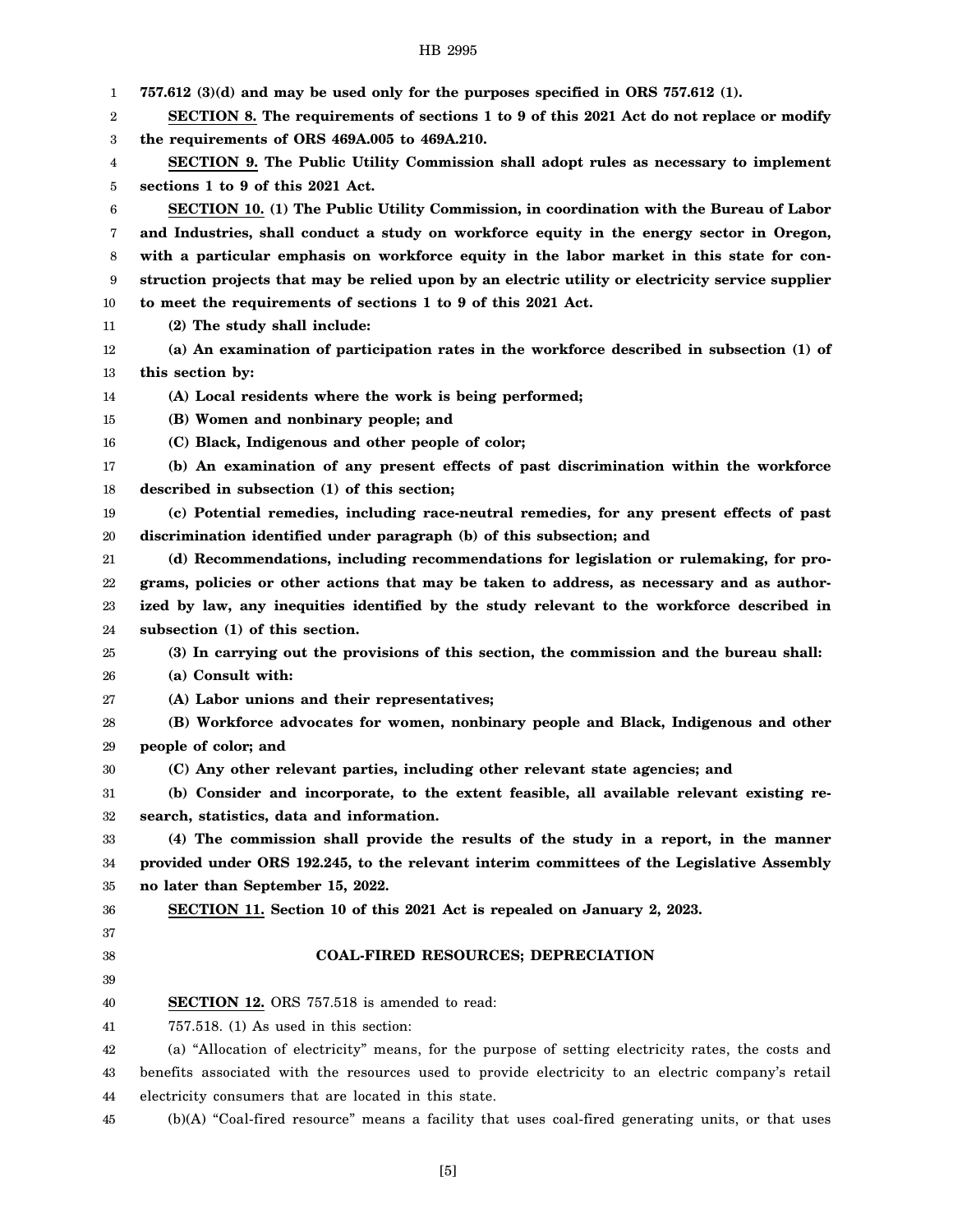1 units fired in whole or in part by coal as feedstock, to generate electricity.

2 3 4 5 (B) "Coal-fired resource" does not include a facility generating electricity that is included as part of a limited duration wholesale power purchase made by an electric company for immediate delivery to retail electricity consumers that are located in this state for which the source of the power is not known.

6 (c) "Electric company" has the meaning given that term in ORS 757.600.

(d) "Retail electricity consumer" has the meaning given that term in ORS 757.600.

8 9 (2) On or before January 1, [*2030*] **2025**, an electric company shall eliminate coal-fired resources from its allocation of electricity.

10 11 (3)(a) The Public Utility Commission shall adjust any schedule of depreciation approved by the commission for an electric company's coal-fired resource if:

12 13 (A) The electric company holds a minority ownership share in only one coal-fired resource, with no more than four generating units; and

14 15 (B) The electric company serves at least 800,000 retail electricity consumers and only retail electricity consumers that are located in this state.

16 17 18 (b) The adjusted depreciation schedule described in paragraph (a) of this subsection must require the coal-fired resource described in paragraph (a)(A) of this subsection to be fully depreciated on or before December 31, [*2030*] **2025**.

19 20 21 22 23 (4) Notwithstanding subsections (2) and (3) of this section, for the number of years requested by the electric company, not to exceed five years after the coal-fired resource is fully depreciated, the commission shall authorize an electric company described in subsection (3) of this section to include in the company's allocation of electricity the costs and benefits associated with the coal-fired resource described in subsection  $(3)(a)(A)$  of this section if:

24 (a) The electric company requests the commission to authorize the allocation of electricity; or

25 26 (b) The owners of the coal-fired resource agree to close the coal-fired resource on or before the date that is five years after the date the coal-fired resource is fully depreciated.

27 28 29 30 (5) For purposes of evaluating the prudence of an investment decision regarding a coal-fired resource made after March 8, 2016, or an investment related to the continued operation of a coalfired resource made after March 8, 2016, the useful life of the coal-fired resource may not be considered to be any later than January 1, [*2030*] **2025**, unless the commission determines otherwise.

31 32 33 (6) Notwithstanding ORS 757.355, this section does not prevent the full recovery of prudently incurred costs related to the decommissioning or remediation of a coal-fired resource or the closure of a coal-fired resource, at the time those costs are incurred.

34 35

7

# **PROPERTY TAX EXEMPTION FOR ALTERNATIVE ENERGY SYSTEMS**

36 37

# **SECTION 13.** ORS 307.175 is amended to read:

38 39 40 307.175. (1) As used in this section, "alternative energy system" means property consisting of solar, geothermal, wind, water, fuel cell or methane gas energy systems for the purpose of heating, cooling or generating electricity.

41 42 (2)**(a) Except as provided in paragraph (b) of this subsection,** an alternative energy system is exempt from ad valorem property taxation if the system is:

43 [*(a)*] **(A)** A net metering facility, as defined in ORS 757.300; or

44 [*(b)*] **(B)** Primarily designed to offset onsite electricity use.

45 **(b)(A) An alternative energy system is not exempt from ad valorem property taxation**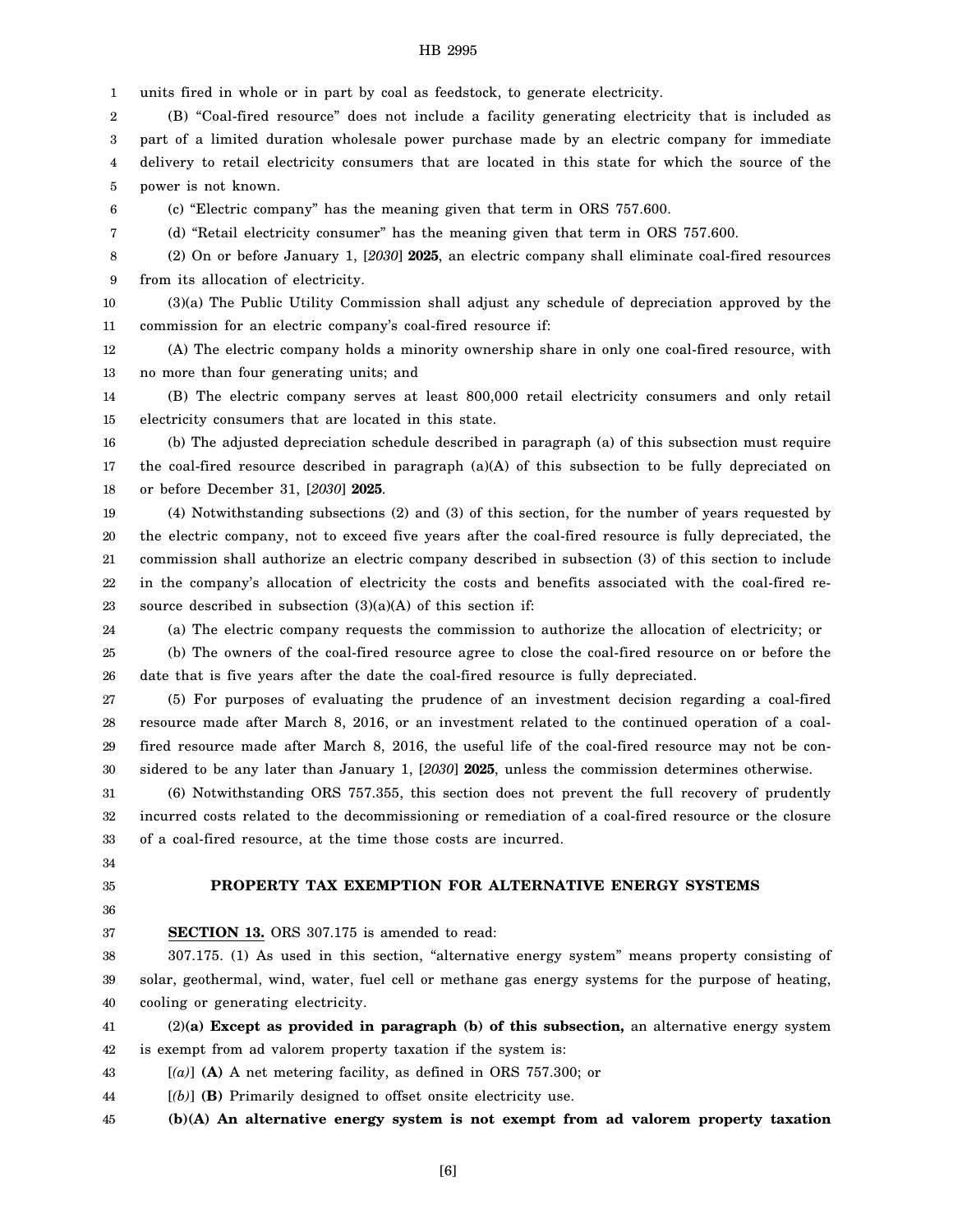1 2 3 4 5 6 7 8 9 10 11 12 13 14 15 16 17 18 19 20 21 22 23 24 25 26 27 28 29 30 31 32 33 34 35 36 37 38 39 40 41 42 43 44 45 **under this section if the alternative energy system is constructed on or after January 1, 2022, unless the labor supplied for construction of the alternative energy system is supplied pursuant to a project labor agreement. (B) As used in this paragraph, "project labor agreement" means a collective bargaining agreement into which a contractor enters with workers the contractor employs for a specific project or projects, which establishes terms and conditions of employment for the construction project or projects before the contractor hires the workers.** (3) Notwithstanding ORS 307.110 and 308.505 to 308.674, any portion of the real property to which an alternative energy system is affixed is exempt under this section if: (a) The real property is otherwise exempt from ad valorem property taxation; and (b) The alternative energy system is exempt under this section. (4) Property equipped with an alternative energy system is exempt from ad valorem property taxation in an amount that equals any positive amount obtained by subtracting the real market value of the property as if it were not equipped with an alternative energy system from the real market value of the property as equipped with the alternative energy system. **SECTION 14.** Section 4, chapter 656, Oregon Laws 2011, as amended by section 28, chapter 193, Oregon Laws 2013, and section 1, chapter 542, Oregon Laws 2017, is amended to read: **Sec. 4.** (1) The amendments to ORS 307.175 by section 3, chapter 656, Oregon Laws 2011, apply to tax years beginning on or after July 1, 2011. **(2) The amendments to ORS 307.175 by section 13 of this 2021 Act apply to tax years beginning on or after July 1, 2022.** [*(2)*] **(3)** An exemption under ORS 307.175 may not be allowed for tax years beginning after July 1, [*2023*] **2035**. **QUALIFYING ELECTRICITY FOR RENEWABLE PORTFOLIO STANDARDS SECTION 15.** ORS 469A.020 is amended to read: 469A.020. (1) Except as provided in this section, electricity may be used to comply with a renewable portfolio standard only if the electricity is generated by a facility that becomes operational on or after January 1, 1995. (2) Electricity from a generating facility, other than a hydroelectric facility, that became operational before January 1, 1995, may be used to comply with a renewable portfolio standard if the electricity is attributable to capacity or efficiency upgrades made on or after January 1, 1995. (3) Electricity from a hydroelectric facility that became operational before January 1, 1995, may be used to comply with a renewable portfolio standard if the electricity is attributable to efficiency upgrades made on or after January 1, 1995. If an efficiency upgrade is made to a Bonneville Power Administration facility, only that portion of the electricity generation attributable to Oregon's share of the electricity may be used to comply with a renewable portfolio standard. (4) Subject to the limit imposed by ORS 469A.025 (5), electricity from a hydroelectric facility that became operational before January 1, 1995, may be used to comply with a renewable portfolio standard if the facility is certified as a low-impact hydroelectric facility on or after January 1, 1995, by a national certification organization recognized by the State Department of Energy by rule, and if the facility is either: (a) Owned by an electric utility; or (b) Not owned by an electric utility and located in Oregon and licensed by the Federal Energy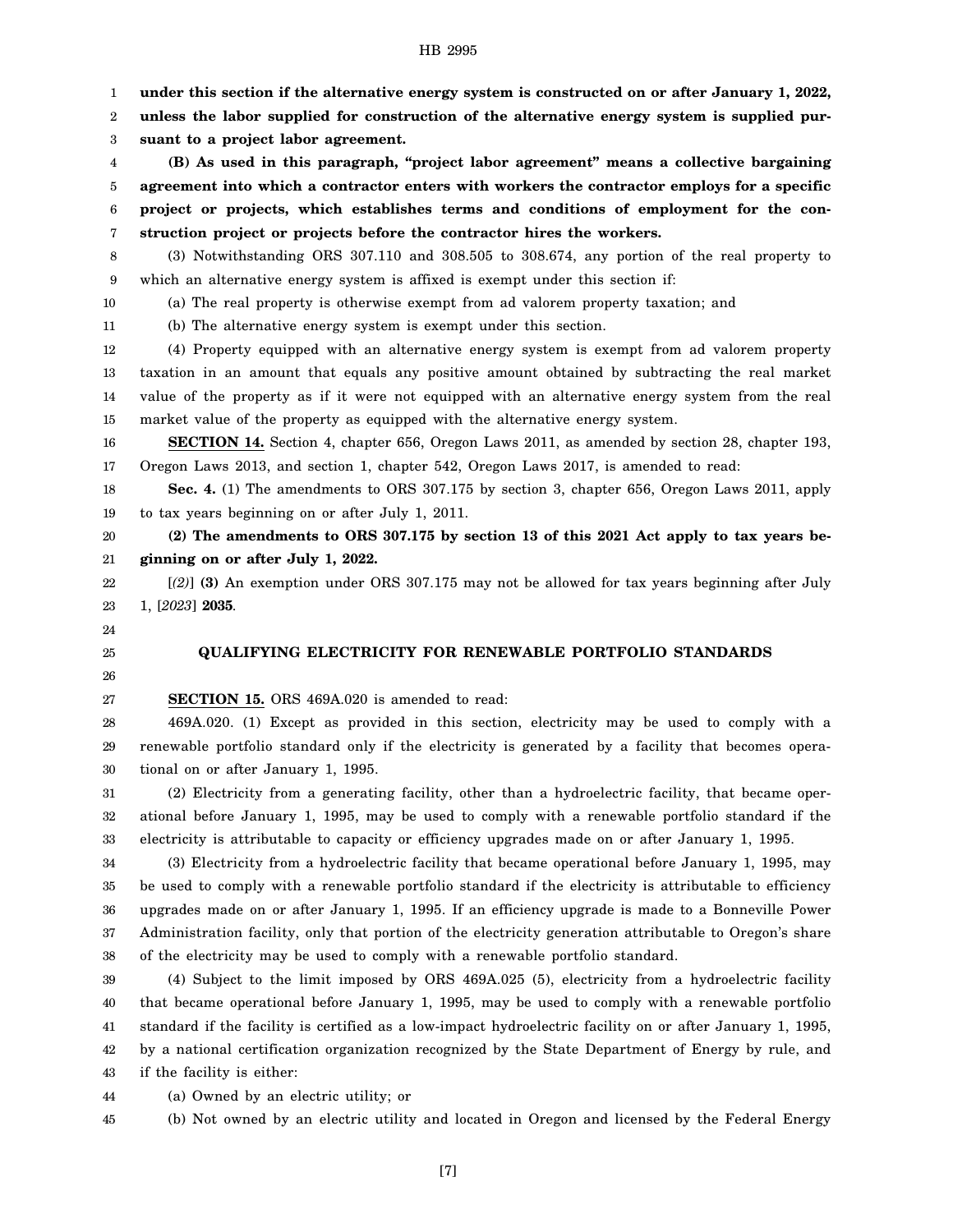1 2 3 4 5 6 7 8 9 10 11 12 13 14 15 16 17 18 19 20 21 22 23 24 25 26 27 28 29 30 31 32 33 34 35 36 37 38 39 40 41 42 43 44 45 Regulatory Commission under the Federal Power Act, 16 U.S.C. 791a et seq., or exempt from such license. (5) Electricity from a generating facility located in this state that uses biomass and that became operational before January 1, 1995, may be used to comply with a renewable portfolio standard if the facility meets the requirements of the federal Public Utility Regulatory Policies Act of 1978 (P.L. 95-617) on March 4, 2010. [*(6) A facility located in this state that generates electricity from direct combustion of municipal solid waste and that became operational before January 1, 1995, may be used to comply with a renewable portfolio standard for up to 11 average megawatts of electricity generated per calendar year.*] **SECTION 16.** ORS 469A.025 is amended to read: 469A.025. (1) Electricity generated utilizing the following types of energy may be used to comply with a renewable portfolio standard: (a) Wind energy. (b) Solar photovoltaic and solar thermal energy. (c) Wave, tidal and ocean thermal energy. (d) Geothermal energy. (2) Except as provided in subsection (3) of this section, electricity generated from biomass and biomass by-products may be used to comply with a renewable portfolio standard, including but not limited to electricity generated from: (a) Organic human or animal waste; (b) Spent pulping liquor; (c) Forest or rangeland woody debris from harvesting or thinning conducted to improve forest or rangeland ecological health and to reduce uncharacteristic stand replacing wildfire risk; (d) Wood material from hardwood timber grown on land described in ORS 321.267 (3); (e) Agricultural residues; (f) Dedicated energy crops; and (g) Landfill gas or biogas produced from organic matter, wastewater, anaerobic digesters or municipal solid waste. (3) Electricity generated from the direct combustion of biomass may not be used to comply with a renewable portfolio standard if any of the biomass combusted to generate the electricity includes wood that has been treated with chemical preservatives such as creosote, pentachlorophenol or chromated copper arsenate. (4) Electricity generated by a hydroelectric facility may be used to comply with a renewable portfolio standard only if: (a) The facility is located outside any protected area designated by the Pacific Northwest Electric Power and Conservation Planning Council as of July 23, 1999, or any area protected under the federal Wild and Scenic Rivers Act, P.L. 90-542, or the Oregon Scenic Waterways Act, ORS 390.805 to 390.925; or (b) The electricity is attributable to efficiency upgrades made to the facility on or after January 1, 1995. (5)(a) Up to 50 average megawatts of electricity per year generated by an electric utility from certified low-impact hydroelectric facilities described in ORS 469A.020 (4)(a) may be used to comply with a renewable portfolio standard, without regard to the number of certified facilities operated by the electric utility or the generating capacity of those facilities. A hydroelectric facility described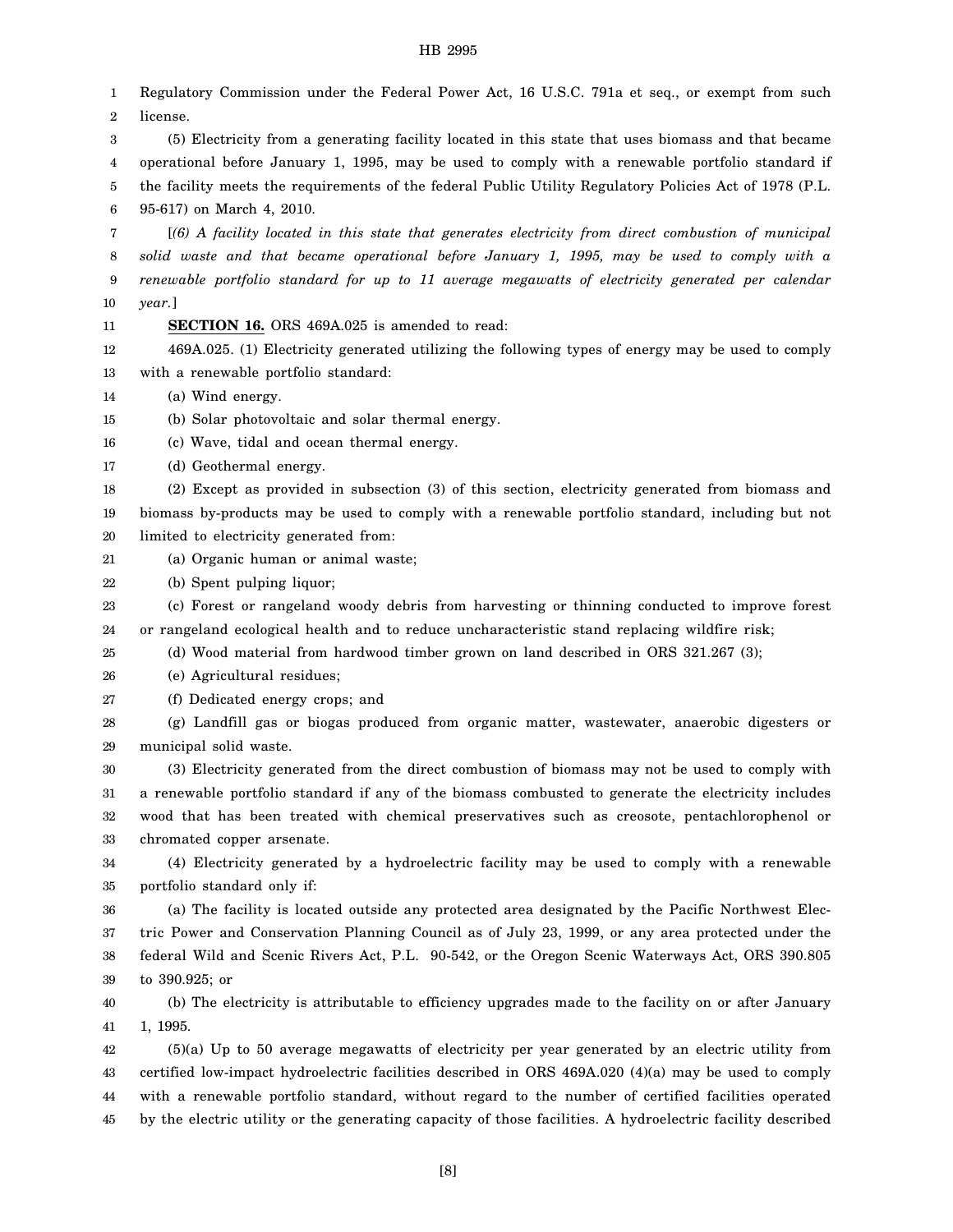1 in this paragraph is not subject to the requirements of subsection (4) of this section.

2 3 4 5 6 (b) Up to 40 average megawatts of electricity per year generated by certified low-impact hydroelectric facilities described in ORS 469A.020 (4)(b) may be used to comply with a renewable portfolio standard, without regard to the number of certified facilities or the generating capacity of those facilities. A hydroelectric facility described in this paragraph is not subject to the requirements of subsection (4) of this section.

7 8 9 10 [*(6)(a) Direct combustion of municipal solid waste in a generating facility located in this state may be used to comply with a renewable portfolio standard. The qualification of a municipal solid waste facility for use in compliance with a renewable portfolio standard has no effect on the qualification of the facility for a tax credit under ORS 469B.130 to 469B.169.*]

11 12 13 14 [*(b) The total amount of electricity generated in this state by direct combustion of municipal solid waste by generating facilities that became operational in this state on or after January 1, 1995, may not exceed nine average megawatts per year for the purpose of complying with a renewable portfolio standard.*]

15 16 17 [*(7)*] **(6)** Electricity generated from hydrogen gas, including electricity generated by hydrogen power stations using anhydrous ammonia as a fuel source, may be used to comply with a renewable portfolio standard if:

18 (a) The electricity is derived from:

19 (A) Any source of energy described in subsection (1) or (2) of this section; or

20 21 (B) A hydroelectric facility that complies with subsection (4) of this section and that is certified as a low-impact hydroelectric facility as described in ORS 469A.020 (4); and

22 23 (b) The output of the original source of energy is not also used to comply with a renewable portfolio standard.

24 25 26 [*(8)*] **(7)** If electricity generation employs multiple energy sources, that portion of the electricity generated that is attributable to energy sources described in this section may be used to comply with a renewable portfolio standard.

27 28 29 30 [*(9)*] **(8)** The State Department of Energy by rule may approve energy sources other than those described in this section that may be used to comply with a renewable portfolio standard. The department may not approve petroleum, natural gas, coal or nuclear fission as an energy source that may be used to comply with a renewable portfolio standard.

31 **SECTION 17.** ORS 469A.027 is amended to read:

32 33 34 469A.027. The State Department of Energy may certify as eligible for renewable energy certificates a facility that qualifies under ORS 469A.020 (5) [*and (6)*] and 469A.025 (6) [*and (7)*] only for electricity generated on or after January 1, 2011.

35 **SECTION 18.** ORS 469A.029 is amended to read:

36 37 38 39 40 469A.029. To be eligible for renewable energy certificates, the owner or operator of a generating facility that qualifies under ORS 469A.020 (5) [*and (6)*] and 469A.025 (6) [*and (7)*] must register the generating facility with the Western Renewable Energy Generation Information System or other regional system or trading program designated by the State Department of Energy before January 1, 2011.

41

42 43

# **COMMUNITY-BASED RENEWABLE ENERGY PROJECTS**

44 **SECTION 19.** ORS 469A.210 is amended to read:

45 469A.210. (1) **As used in this section, "community-based renewable energy project" means**